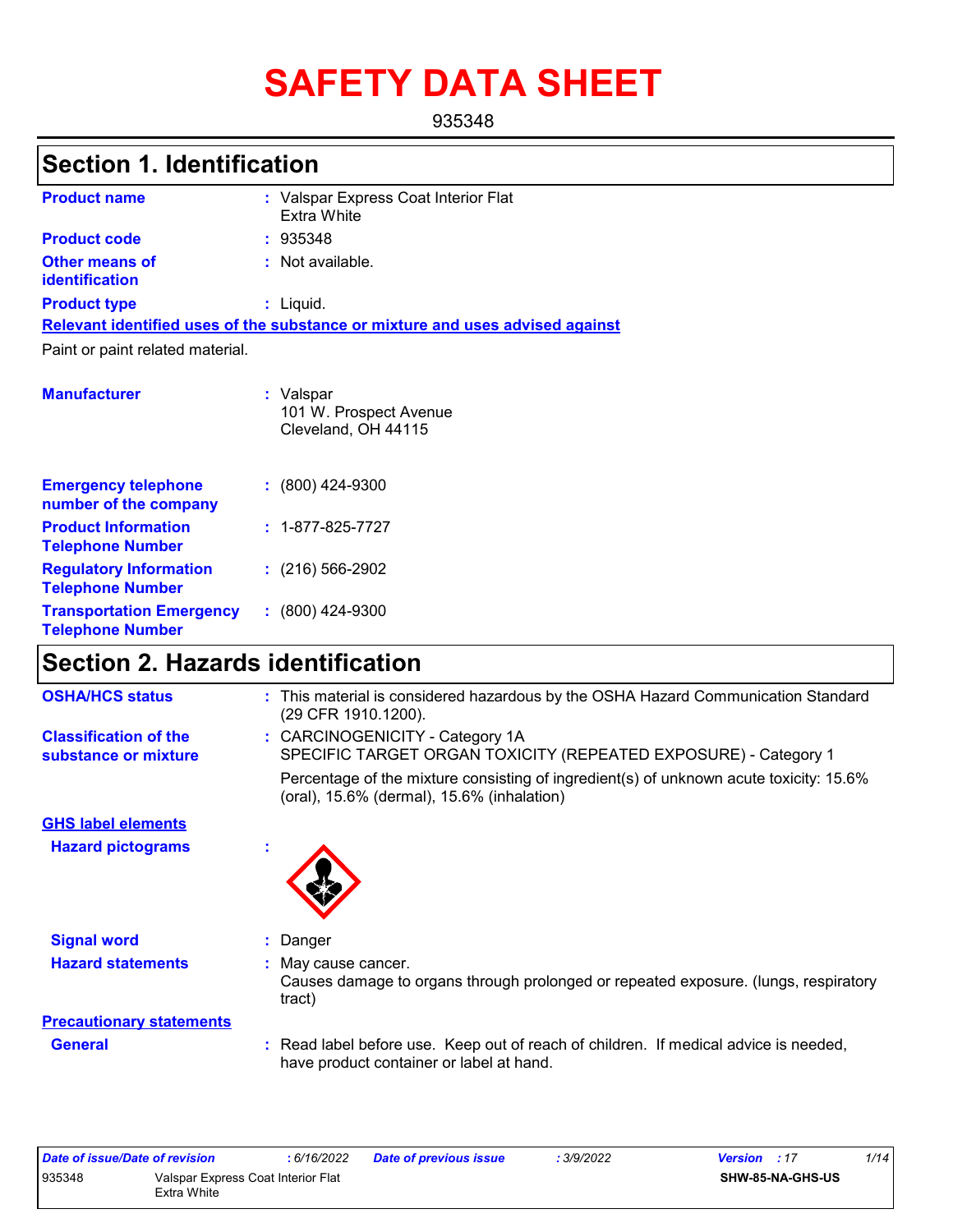# **Section 2. Hazards identification**

| <b>Prevention</b>                          | : Obtain special instructions before use. Do not handle until all safety precautions have<br>been read and understood. Wear protective gloves, protective clothing and eye or face<br>protection. Do not breathe vapor. Do not eat, drink or smoke when using this product.<br>Wash thoroughly after handling.                                                                                                                                                                                                                                                                                       |
|--------------------------------------------|------------------------------------------------------------------------------------------------------------------------------------------------------------------------------------------------------------------------------------------------------------------------------------------------------------------------------------------------------------------------------------------------------------------------------------------------------------------------------------------------------------------------------------------------------------------------------------------------------|
| <b>Response</b>                            | : IF exposed or concerned: Get medical advice or attention.                                                                                                                                                                                                                                                                                                                                                                                                                                                                                                                                          |
| <b>Storage</b>                             | : Store locked up.                                                                                                                                                                                                                                                                                                                                                                                                                                                                                                                                                                                   |
| <b>Disposal</b>                            | : Dispose of contents and container in accordance with all local, regional, national and<br>international regulations.                                                                                                                                                                                                                                                                                                                                                                                                                                                                               |
| <b>Supplemental label</b><br>elements      | WARNING: This product contains chemicals known to the State of California to cause<br>cancer and birth defects or other reproductive harm. Adequate ventilation required when<br>sanding or abrading the dried film. If Adequate ventilation cannot be provided wear an<br>approved particulate respirator (NIOSH approved). Follow respirator manufacturer's<br>directions for respirator use. DELAYED EFFECTS FROM LONG TERM<br>OVEREXPOSURE. Abrading or sanding of the dry film may release Crystalline Silica<br>which has been shown to cause lung damage and cancer under long term exposure. |
|                                            | Please refer to the SDS for additional information. Keep out of reach of children. Do not<br>transfer contents to other containers for storage.                                                                                                                                                                                                                                                                                                                                                                                                                                                      |
| <b>Hazards not otherwise</b><br>classified | : None known.                                                                                                                                                                                                                                                                                                                                                                                                                                                                                                                                                                                        |

# **Section 3. Composition/information on ingredients**

| <b>Substance/mixture</b> | : Mixture        |
|--------------------------|------------------|
| <b>Other means of</b>    | : Not available. |
| identification           |                  |

### **CAS number/other identifiers**

| <b>Ingredient name</b>                | % by weight | <b>CAS number</b> |
|---------------------------------------|-------------|-------------------|
| Kaolin                                | 210 - ≤25   | 1332-58-7         |
| Talc                                  | ≤10         | 14807-96-6        |
| Titanium Dioxide                      | ≤5          | 13463-67-7        |
| Cristobalite, respirable powder       | l≤5         | 14464-46-1        |
| <b>Calcined Diatomaceous Earth</b>    | l≤3         | 68855-54-9        |
| Heavy Paraffinic Oil                  | l≤1         | 64742-54-7        |
| Crystalline Silica, respirable powder | l≤0.3       | 14808-60-7        |

Any concentration shown as a range is to protect confidentiality or is due to batch variation.

**There are no additional ingredients present which, within the current knowledge of the supplier and in the concentrations applicable, are classified and hence require reporting in this section.**

**Occupational exposure limits, if available, are listed in Section 8.**

### **Section 4. First aid measures**

|                    | <b>Description of necessary first aid measures</b>                                                                                                                                                                                                                                                                                                                                                                                                                                                                                        |
|--------------------|-------------------------------------------------------------------------------------------------------------------------------------------------------------------------------------------------------------------------------------------------------------------------------------------------------------------------------------------------------------------------------------------------------------------------------------------------------------------------------------------------------------------------------------------|
| <b>Eye contact</b> | : Immediately flush eyes with plenty of water, occasionally lifting the upper and lower<br>eyelids. Check for and remove any contact lenses. Continue to rinse for at least 10<br>minutes. Get medical attention.                                                                                                                                                                                                                                                                                                                         |
| <b>Inhalation</b>  | : Remove victim to fresh air and keep at rest in a position comfortable for breathing. If<br>not breathing, if breathing is irregular or if respiratory arrest occurs, provide artificial<br>respiration or oxygen by trained personnel. It may be dangerous to the person providing<br>aid to give mouth-to-mouth resuscitation. Get medical attention. If unconscious, place<br>in recovery position and get medical attention immediately. Maintain an open airway.<br>Loosen tight clothing such as a collar, tie, belt or waistband. |

| Date of issue/Date of revision |                                    | : 6/16/2022 | <b>Date of previous issue</b> | 3/9/2022 | <b>Version</b> : 17     | 2/14 |
|--------------------------------|------------------------------------|-------------|-------------------------------|----------|-------------------------|------|
| 935348                         | Valspar Express Coat Interior Flat |             |                               |          | <b>SHW-85-NA-GHS-US</b> |      |
|                                | Extra White                        |             |                               |          |                         |      |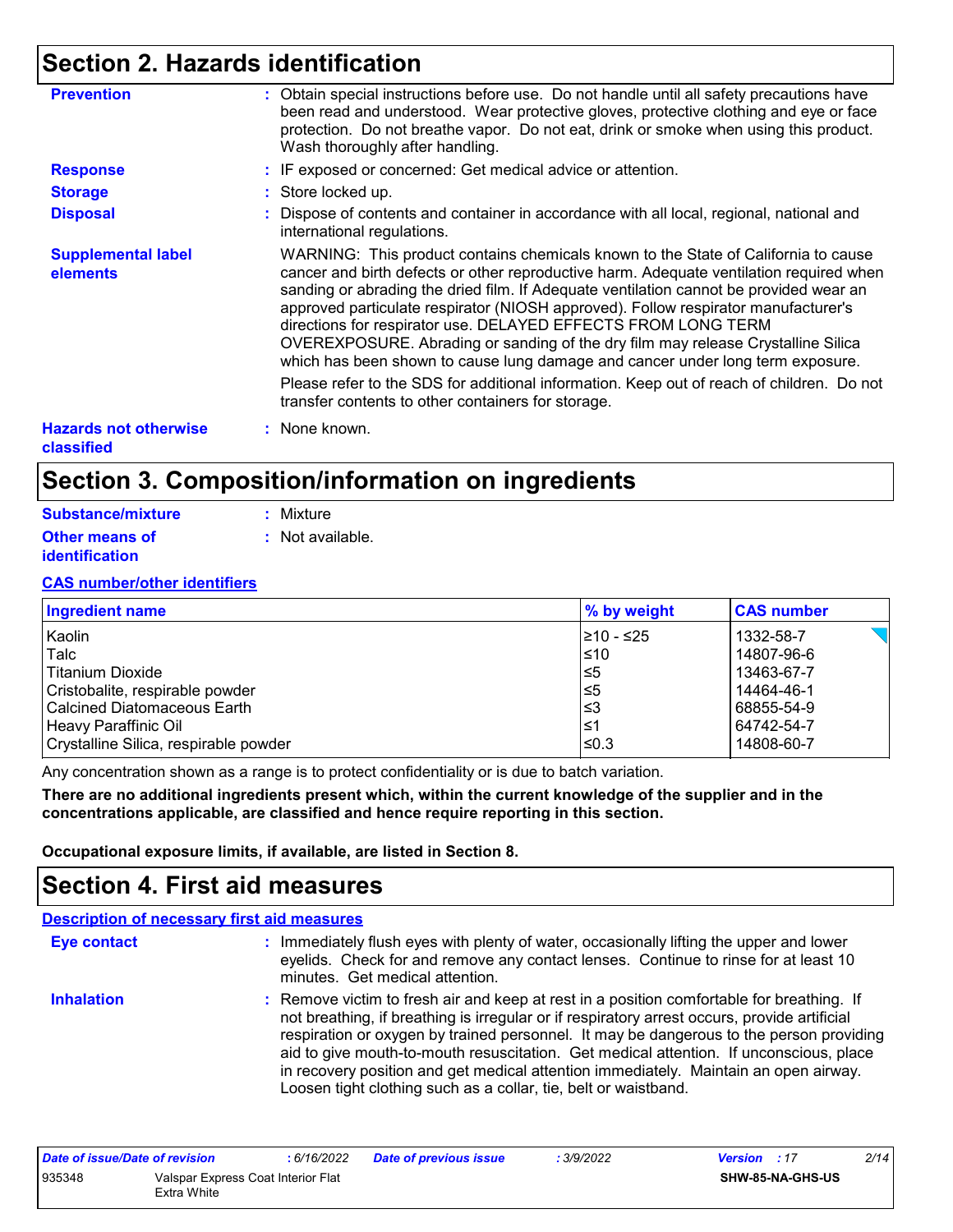# **Section 4. First aid measures**

| <b>Skin contact</b> | : Flush contaminated skin with plenty of water. Remove contaminated clothing and<br>shoes. Wash contaminated clothing thoroughly with water before removing it, or wear<br>gloves. Continue to rinse for at least 10 minutes. Get medical attention. Wash clothing<br>before reuse. Clean shoes thoroughly before reuse.                                                                                                                                                                                                                                                                                                                                                          |
|---------------------|-----------------------------------------------------------------------------------------------------------------------------------------------------------------------------------------------------------------------------------------------------------------------------------------------------------------------------------------------------------------------------------------------------------------------------------------------------------------------------------------------------------------------------------------------------------------------------------------------------------------------------------------------------------------------------------|
| <b>Ingestion</b>    | : Wash out mouth with water. Remove dentures if any. If material has been swallowed<br>and the exposed person is conscious, give small quantities of water to drink. Stop if the<br>exposed person feels sick as vomiting may be dangerous. Do not induce vomiting<br>unless directed to do so by medical personnel. If vomiting occurs, the head should be<br>kept low so that vomit does not enter the lungs. Get medical attention. Never give<br>anything by mouth to an unconscious person. If unconscious, place in recovery position<br>and get medical attention immediately. Maintain an open airway. Loosen tight clothing<br>such as a collar, tie, belt or waistband. |

### **Most important symptoms/effects, acute and delayed**

| <b>Eye contact</b>                  | : No known significant effects or critical hazards. |
|-------------------------------------|-----------------------------------------------------|
| <b>Inhalation</b>                   | : No known significant effects or critical hazards. |
| <b>Skin contact</b>                 | : No known significant effects or critical hazards. |
| <b>Ingestion</b>                    | : No known significant effects or critical hazards. |
| <b>Over-exposure signs/symptoms</b> |                                                     |
| <b>Eye contact</b>                  | : No specific data.                                 |
| <b>Inhalation</b>                   | : No specific data.                                 |
| <b>Skin contact</b>                 | : No specific data.                                 |
| <b>Ingestion</b>                    | : No specific data.                                 |

### **Indication of immediate medical attention and special treatment needed, if necessary**

| <b>Notes to physician</b>         | : Treat symptomatically. Contact poison treatment specialist immediately if large<br>quantities have been ingested or inhaled.                                                                                                                                                                                                                                                                                  |
|-----------------------------------|-----------------------------------------------------------------------------------------------------------------------------------------------------------------------------------------------------------------------------------------------------------------------------------------------------------------------------------------------------------------------------------------------------------------|
| <b>Specific treatments</b>        | : No specific treatment.                                                                                                                                                                                                                                                                                                                                                                                        |
| <b>Protection of first-aiders</b> | : No action shall be taken involving any personal risk or without suitable training. If it is<br>suspected that fumes are still present, the rescuer should wear an appropriate mask or<br>self-contained breathing apparatus. It may be dangerous to the person providing aid to<br>give mouth-to-mouth resuscitation. Wash contaminated clothing thoroughly with water<br>before removing it, or wear gloves. |

**See toxicological information (Section 11)**

# **Section 5. Fire-fighting measures**

| <b>Extinguishing media</b>                           |                                                                                                                          |
|------------------------------------------------------|--------------------------------------------------------------------------------------------------------------------------|
| <b>Suitable extinguishing</b><br>media               | : Use an extinguishing agent suitable for the surrounding fire.                                                          |
| <b>Unsuitable extinguishing</b><br>media             | : None known.                                                                                                            |
| <b>Specific hazards arising</b><br>from the chemical | : In a fire or if heated, a pressure increase will occur and the container may burst.                                    |
| <b>Hazardous thermal</b><br>decomposition products   | : Decomposition products may include the following materials:<br>carbon dioxide<br>carbon monoxide<br>metal oxide/oxides |

| Date of issue/Date of revision |                                                   | : 6/16/2022 | <b>Date of previous issue</b> | 3/9/2022 | <b>Version</b> : 17     | 3/14 |
|--------------------------------|---------------------------------------------------|-------------|-------------------------------|----------|-------------------------|------|
| 935348                         | Valspar Express Coat Interior Flat<br>Extra White |             |                               |          | <b>SHW-85-NA-GHS-US</b> |      |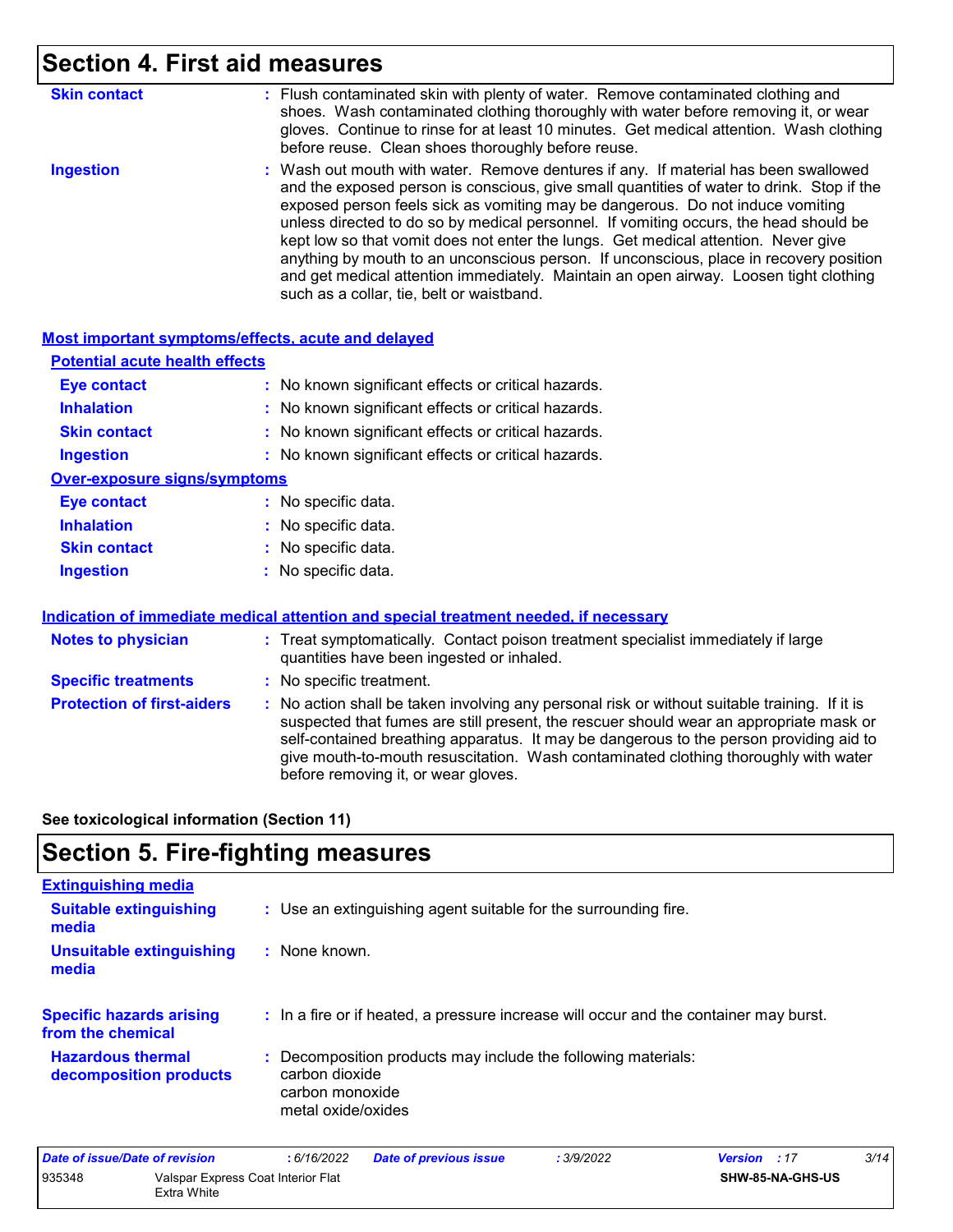# **Section 5. Fire-fighting measures**

| <b>Special protective actions</b><br>for fire-fighters   | : Promptly isolate the scene by removing all persons from the vicinity of the incident if<br>there is a fire. No action shall be taken involving any personal risk or without suitable<br>training. |
|----------------------------------------------------------|-----------------------------------------------------------------------------------------------------------------------------------------------------------------------------------------------------|
| <b>Special protective</b><br>equipment for fire-fighters | : Fire-fighters should wear appropriate protective equipment and self-contained breathing<br>apparatus (SCBA) with a full face-piece operated in positive pressure mode.                            |

### **Section 6. Accidental release measures**

|                                                              | <b>Personal precautions, protective equipment and emergency procedures</b>                                                                                                                                                                                                                                                                                                                                                                                                                                                                                                                                                                                                                                   |
|--------------------------------------------------------------|--------------------------------------------------------------------------------------------------------------------------------------------------------------------------------------------------------------------------------------------------------------------------------------------------------------------------------------------------------------------------------------------------------------------------------------------------------------------------------------------------------------------------------------------------------------------------------------------------------------------------------------------------------------------------------------------------------------|
| For non-emergency<br>personnel                               | : No action shall be taken involving any personal risk or without suitable training.<br>Evacuate surrounding areas. Keep unnecessary and unprotected personnel from<br>entering. Do not touch or walk through spilled material. Avoid breathing vapor or mist.<br>Provide adequate ventilation. Wear appropriate respirator when ventilation is<br>inadequate. Put on appropriate personal protective equipment.                                                                                                                                                                                                                                                                                             |
| For emergency responders :                                   | If specialized clothing is required to deal with the spillage, take note of any information in<br>Section 8 on suitable and unsuitable materials. See also the information in "For non-<br>emergency personnel".                                                                                                                                                                                                                                                                                                                                                                                                                                                                                             |
| <b>Environmental precautions</b>                             | : Avoid dispersal of spilled material and runoff and contact with soil, waterways, drains<br>and sewers. Inform the relevant authorities if the product has caused environmental<br>pollution (sewers, waterways, soil or air).                                                                                                                                                                                                                                                                                                                                                                                                                                                                              |
| <b>Methods and materials for containment and cleaning up</b> |                                                                                                                                                                                                                                                                                                                                                                                                                                                                                                                                                                                                                                                                                                              |
| <b>Small spill</b>                                           | : Stop leak if without risk. Move containers from spill area. Dilute with water and mop up<br>if water-soluble. Alternatively, or if water-insoluble, absorb with an inert dry material and<br>place in an appropriate waste disposal container. Dispose of via a licensed waste<br>disposal contractor.                                                                                                                                                                                                                                                                                                                                                                                                     |
| <b>Large spill</b>                                           | : Stop leak if without risk. Move containers from spill area. Approach release from<br>upwind. Prevent entry into sewers, water courses, basements or confined areas. Wash<br>spillages into an effluent treatment plant or proceed as follows. Contain and collect<br>spillage with non-combustible, absorbent material e.g. sand, earth, vermiculite or<br>diatomaceous earth and place in container for disposal according to local regulations<br>(see Section 13). Dispose of via a licensed waste disposal contractor. Contaminated<br>absorbent material may pose the same hazard as the spilled product. Note: see<br>Section 1 for emergency contact information and Section 13 for waste disposal. |

# **Section 7. Handling and storage**

### **Precautions for safe handling**

| <b>Protective measures</b>                       | : Put on appropriate personal protective equipment (see Section 8). Avoid exposure -<br>obtain special instructions before use. Do not handle until all safety precautions have<br>been read and understood. Do not get in eyes or on skin or clothing. Do not breathe<br>vapor or mist. Do not ingest. If during normal use the material presents a respiratory<br>hazard, use only with adequate ventilation or wear appropriate respirator. Keep in the<br>original container or an approved alternative made from a compatible material, kept<br>tightly closed when not in use. Empty containers retain product residue and can be<br>hazardous. Do not reuse container. |
|--------------------------------------------------|-------------------------------------------------------------------------------------------------------------------------------------------------------------------------------------------------------------------------------------------------------------------------------------------------------------------------------------------------------------------------------------------------------------------------------------------------------------------------------------------------------------------------------------------------------------------------------------------------------------------------------------------------------------------------------|
| <b>Advice on general</b><br>occupational hygiene | : Eating, drinking and smoking should be prohibited in areas where this material is<br>handled, stored and processed. Workers should wash hands and face before eating,<br>drinking and smoking. Remove contaminated clothing and protective equipment before<br>entering eating areas. See also Section 8 for additional information on hygiene<br>measures.                                                                                                                                                                                                                                                                                                                 |

| Date of issue/Date of revision |                                    | : 6/16/2022 | <b>Date of previous issue</b> | : 3/9/2022 | <b>Version</b> : 17 |                         | 4/14 |
|--------------------------------|------------------------------------|-------------|-------------------------------|------------|---------------------|-------------------------|------|
| 935348                         | Valspar Express Coat Interior Flat |             |                               |            |                     | <b>SHW-85-NA-GHS-US</b> |      |
|                                | Extra White                        |             |                               |            |                     |                         |      |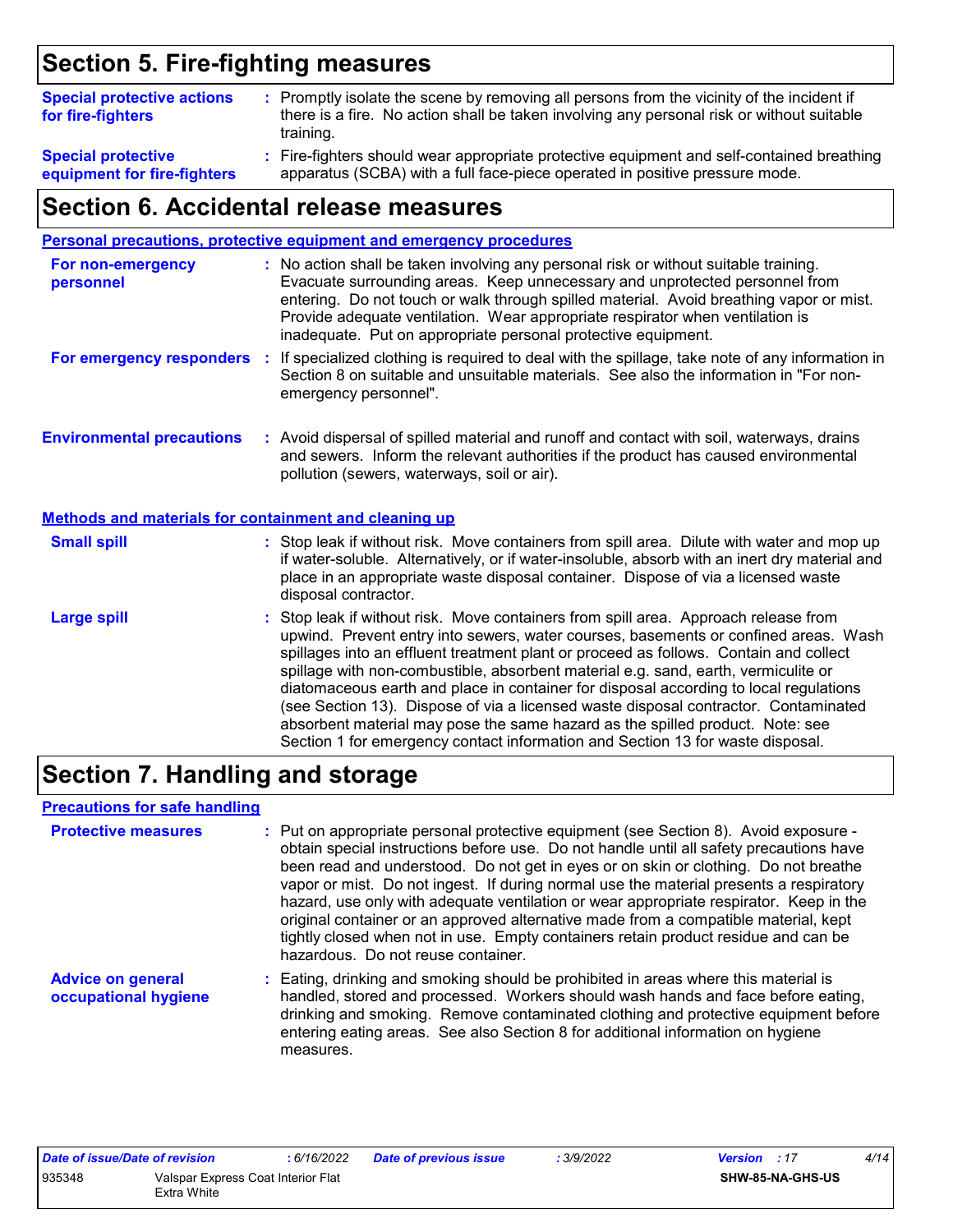# **Section 7. Handling and storage**

| <b>Conditions for safe storage,</b> | : Store in accordance with local regulations. Store in original container protected from  |
|-------------------------------------|-------------------------------------------------------------------------------------------|
| including any                       | direct sunlight in a dry, cool and well-ventilated area, away from incompatible materials |
| <b>incompatibilities</b>            | (see Section 10) and food and drink. Store locked up. Keep container tightly closed       |
|                                     | and sealed until ready for use. Containers that have been opened must be carefully        |
|                                     | resealed and kept upright to prevent leakage. Do not store in unlabeled containers.       |
|                                     | Use appropriate containment to avoid environmental contamination. See Section 10 for      |
|                                     | incompatible materials before handling or use.                                            |

# **Section 8. Exposure controls/personal protection**

### **Control parameters**

**Occupational exposure limits (OSHA United States)**

| <b>Ingredient name</b>                                     | CAS#                     | <b>Exposure limits</b>                                                                                                                                                                                                                                                                                                                                                                                                                                                                                                                                                           |
|------------------------------------------------------------|--------------------------|----------------------------------------------------------------------------------------------------------------------------------------------------------------------------------------------------------------------------------------------------------------------------------------------------------------------------------------------------------------------------------------------------------------------------------------------------------------------------------------------------------------------------------------------------------------------------------|
| Kaolin                                                     | 1332-58-7                | ACGIH TLV (United States, 1/2021).<br>TWA: 2 mg/m <sup>3</sup> 8 hours. Form: Respirable<br>fraction<br>NIOSH REL (United States, 10/2020).<br>TWA: 5 mg/m <sup>3</sup> 10 hours. Form: Respirable<br>fraction<br>TWA: 10 mg/m <sup>3</sup> 10 hours. Form: Total<br>OSHA PEL (United States, 5/2018).<br>TWA: 5 mg/m <sup>3</sup> 8 hours. Form: Respirable<br>fraction<br>TWA: 15 mg/m <sup>3</sup> 8 hours. Form: Total dust                                                                                                                                                  |
| Talc                                                       | 14807-96-6               | NIOSH REL (United States, 10/2020).<br>TWA: 2 mg/m <sup>3</sup> 10 hours. Form: Respirable<br>fraction<br>ACGIH TLV (United States, 1/2021).<br>TWA: 2 mg/m <sup>3</sup> 8 hours. Form: Respirable<br>fraction                                                                                                                                                                                                                                                                                                                                                                   |
| <b>Titanium Dioxide</b>                                    | 13463-67-7               | ACGIH TLV (United States, 1/2021).<br>TWA: 10 mg/m <sup>3</sup> 8 hours.<br>OSHA PEL (United States, 5/2018).<br>TWA: 15 mg/m <sup>3</sup> 8 hours. Form: Total dust                                                                                                                                                                                                                                                                                                                                                                                                             |
| Cristobalite, respirable powder                            | 14464-46-1               | OSHA PEL Z3 (United States, 6/2016).<br>TWA: 250 mppcf / 2 x (%SiO2+5) 8 hours.<br>Form: Respirable<br>TWA: 10 mg/m <sup>3</sup> / 2 x (%SiO2+2) 8 hours.<br>Form: Respirable<br>TWA: 30 mg/m <sup>3</sup> / 2 x (%SiO2+2) 8 hours.<br>Form: Total dust<br>OSHA PEL (United States, 5/2018).<br>TWA: 50 µg/m <sup>3</sup> 8 hours. Form: Respirable<br>dust<br>ACGIH TLV (United States, 1/2021).<br>TWA: 0.025 mg/m <sup>3</sup> 8 hours. Form:<br>Respirable fraction<br>NIOSH REL (United States, 10/2020).<br>TWA: 0.05 mg/m <sup>3</sup> 10 hours. Form: respirable<br>dust |
| <b>Calcined Diatomaceous Earth</b><br>Heavy Paraffinic Oil | 68855-54-9<br>64742-54-7 | NIOSH REL (United States, 10/2020).<br>TWA: 6 mg/m <sup>3</sup> 10 hours.<br>ACGIH TLV (United States, 1/2021).<br>TWA: 5 mg/m <sup>3</sup> 8 hours. Form: Inhalable<br>fraction<br>OSHA PEL (United States, 5/2018).                                                                                                                                                                                                                                                                                                                                                            |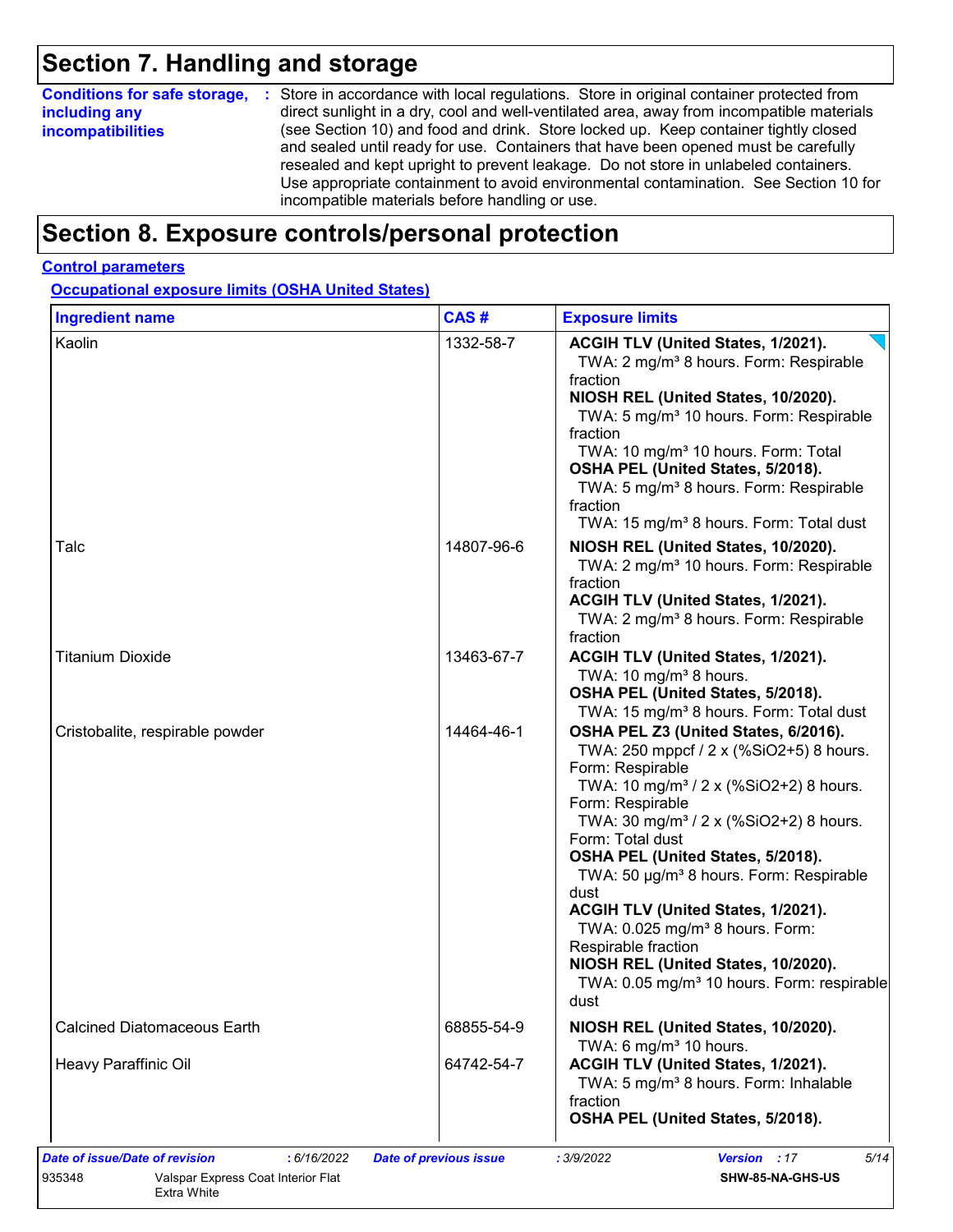# **Section 8. Exposure controls/personal protection**

| Crystalline Silica, respirable powder |
|---------------------------------------|
|---------------------------------------|

### **Occupational exposure limits (Canada)**

| <b>Ingredient name</b>                                      |             | CAS#                          | <b>Exposure limits</b>                                                                                                                                                                                                                                                                                                                                                                                                                                                                                                                                                                                                                                             |
|-------------------------------------------------------------|-------------|-------------------------------|--------------------------------------------------------------------------------------------------------------------------------------------------------------------------------------------------------------------------------------------------------------------------------------------------------------------------------------------------------------------------------------------------------------------------------------------------------------------------------------------------------------------------------------------------------------------------------------------------------------------------------------------------------------------|
| Kaolin                                                      |             | 1332-58-7                     | CA Alberta Provincial (Canada, 6/2018).<br>8 hrs OEL: 2 mg/m <sup>3</sup> 8 hours. Form:<br>Respirable<br><b>CA British Columbia Provincial (Canada,</b><br>$6/2021$ ).<br>TWA: 2 mg/m <sup>3</sup> 8 hours. Form: Respirable<br>CA Quebec Provincial (Canada, 6/2021).<br>TWAEV: 2 mg/m <sup>3</sup> 8 hours. Form: Respirable<br>dust.<br>CA Ontario Provincial (Canada, 6/2019).<br>TWA: 2 mg/m <sup>3</sup> 8 hours. Form: Respirable<br>particulate matter.<br><b>CA Saskatchewan Provincial (Canada,</b><br>7/2013).<br>STEL: 4 mg/m <sup>3</sup> 15 minutes. Form: respirable<br>fraction<br>TWA: 2 mg/m <sup>3</sup> 8 hours. Form: respirable<br>fraction |
| talc (none asbestiform)                                     |             | 14807-96-6                    | <b>CA British Columbia Provincial (Canada,</b><br>$6/2021$ ).<br>TWA: 2 mg/m <sup>3</sup> 8 hours. Form: Respirable<br>CA Quebec Provincial (Canada, 6/2021).<br>TWAEV: 2 mg/m <sup>3</sup> 8 hours. Form: Respirable<br>dust.<br>CA Alberta Provincial (Canada, 6/2018).<br>8 hrs OEL: 2 mg/m <sup>3</sup> 8 hours. Form:<br>Respirable particulate<br>CA Ontario Provincial (Canada, 6/2019).<br>TWA: 2 mg/m <sup>3</sup> 8 hours. Form: Respirable<br>particulate matter.<br>TWA: 2 f/cc 8 hours.<br><b>CA Saskatchewan Provincial (Canada,</b><br>7/2013).<br>TWA: 2 mg/m <sup>3</sup> 8 hours. Form: respirable<br>fraction                                   |
| <b>Date of issue/Date of revision</b>                       | : 6/16/2022 | <b>Date of previous issue</b> | Version : 17<br>6/14<br>: 3/9/2022                                                                                                                                                                                                                                                                                                                                                                                                                                                                                                                                                                                                                                 |
| 935348<br>Valspar Express Coat Interior Flat<br>Extra White |             |                               | SHW-85-NA-GHS-US                                                                                                                                                                                                                                                                                                                                                                                                                                                                                                                                                                                                                                                   |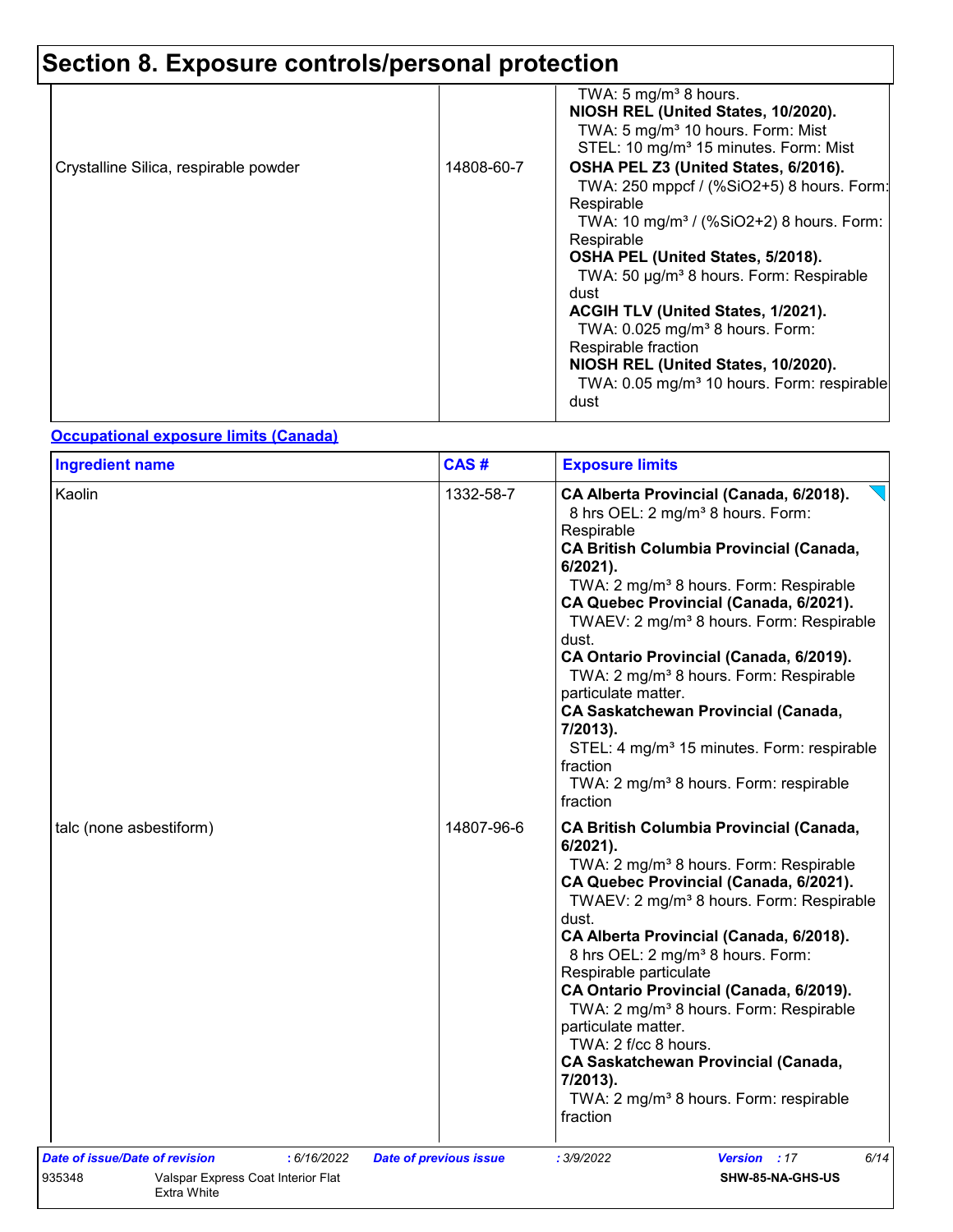| Titanium dioxide | 13463-67-7 | CA British Columbia Provincial (Canada,<br>$6/2021$ ).<br>TWA: 10 mg/m <sup>3</sup> 8 hours. Form: Total dust<br>TWA: 3 mg/m <sup>3</sup> 8 hours. Form: respirable<br>fraction<br>CA Quebec Provincial (Canada, 6/2021).<br>TWAEV: 10 mg/m <sup>3</sup> 8 hours. Form: Total dust.<br>CA Alberta Provincial (Canada, 6/2018).<br>8 hrs OEL: 10 mg/m <sup>3</sup> 8 hours.<br>CA Ontario Provincial (Canada, 6/2019).<br>TWA: 10 mg/m <sup>3</sup> 8 hours.<br><b>CA Saskatchewan Provincial (Canada,</b><br>7/2013).<br>STEL: 20 mg/m <sup>3</sup> 15 minutes.<br>TWA: 10 mg/m <sup>3</sup> 8 hours.                     |
|------------------|------------|---------------------------------------------------------------------------------------------------------------------------------------------------------------------------------------------------------------------------------------------------------------------------------------------------------------------------------------------------------------------------------------------------------------------------------------------------------------------------------------------------------------------------------------------------------------------------------------------------------------------------|
| Cristobalite     | 14464-46-1 | <b>CA British Columbia Provincial (Canada,</b><br>6/2021).<br>TWA: 0.025 mg/m <sup>3</sup> 8 hours. Form:<br>Respirable<br>CA Quebec Provincial (Canada, 6/2021).<br>TWAEV: 0.05 mg/m <sup>3</sup> 8 hours. Form:<br>Respirable dust.<br>CA Alberta Provincial (Canada, 6/2018).<br>8 hrs OEL: 0.025 mg/m <sup>3</sup> 8 hours. Form:<br>Respirable particulate<br>CA Ontario Provincial (Canada, 6/2019).<br>TWA: 0.05 mg/m <sup>3</sup> 8 hours. Form: Respirable<br>particulate matter.<br><b>CA Saskatchewan Provincial (Canada,</b><br>7/2013).<br>TWA: 0.05 mg/m <sup>3</sup> 8 hours. Form: respirable<br>fraction |
| Quartz           | 14808-60-7 | <b>CA British Columbia Provincial (Canada,</b><br>6/2021).<br>TWA: 0.025 mg/m <sup>3</sup> 8 hours. Form:<br>Respirable<br>CA Quebec Provincial (Canada, 6/2021).<br>TWAEV: 0.1 mg/m <sup>3</sup> 8 hours. Form:<br>Respirable dust.<br>CA Alberta Provincial (Canada, 6/2018).<br>8 hrs OEL: 0.025 mg/m <sup>3</sup> 8 hours. Form:<br>Respirable particulate<br>CA Ontario Provincial (Canada, 6/2019).<br>TWA: 0.1 mg/m <sup>3</sup> 8 hours. Form: Respirable<br>particulate matter.<br><b>CA Saskatchewan Provincial (Canada,</b><br>7/2013).<br>TWA: 0.05 mg/m <sup>3</sup> 8 hours. Form: respirable<br>fraction   |

### **Occupational exposure limits (Mexico)**

|                                 | CAS#       | <b>Exposure limits</b>                                                                                      |
|---------------------------------|------------|-------------------------------------------------------------------------------------------------------------|
| Cristobalite, respirable powder | 14464-46-1 | NOM-010-STPS-2014 (Mexico, 4/2016).<br>TWA: $0.025$ mg/m <sup>3</sup> 8 hours. Form:<br>Respirable fraction |

| Date of issue/Date of revision |                                                   | : 6/16/2022 | <b>Date of previous issue</b> | : 3/9/2022 | <b>Version</b> : 17 |                         | 7/14 |
|--------------------------------|---------------------------------------------------|-------------|-------------------------------|------------|---------------------|-------------------------|------|
| 935348                         | Valspar Express Coat Interior Flat<br>Extra White |             |                               |            |                     | <b>SHW-85-NA-GHS-US</b> |      |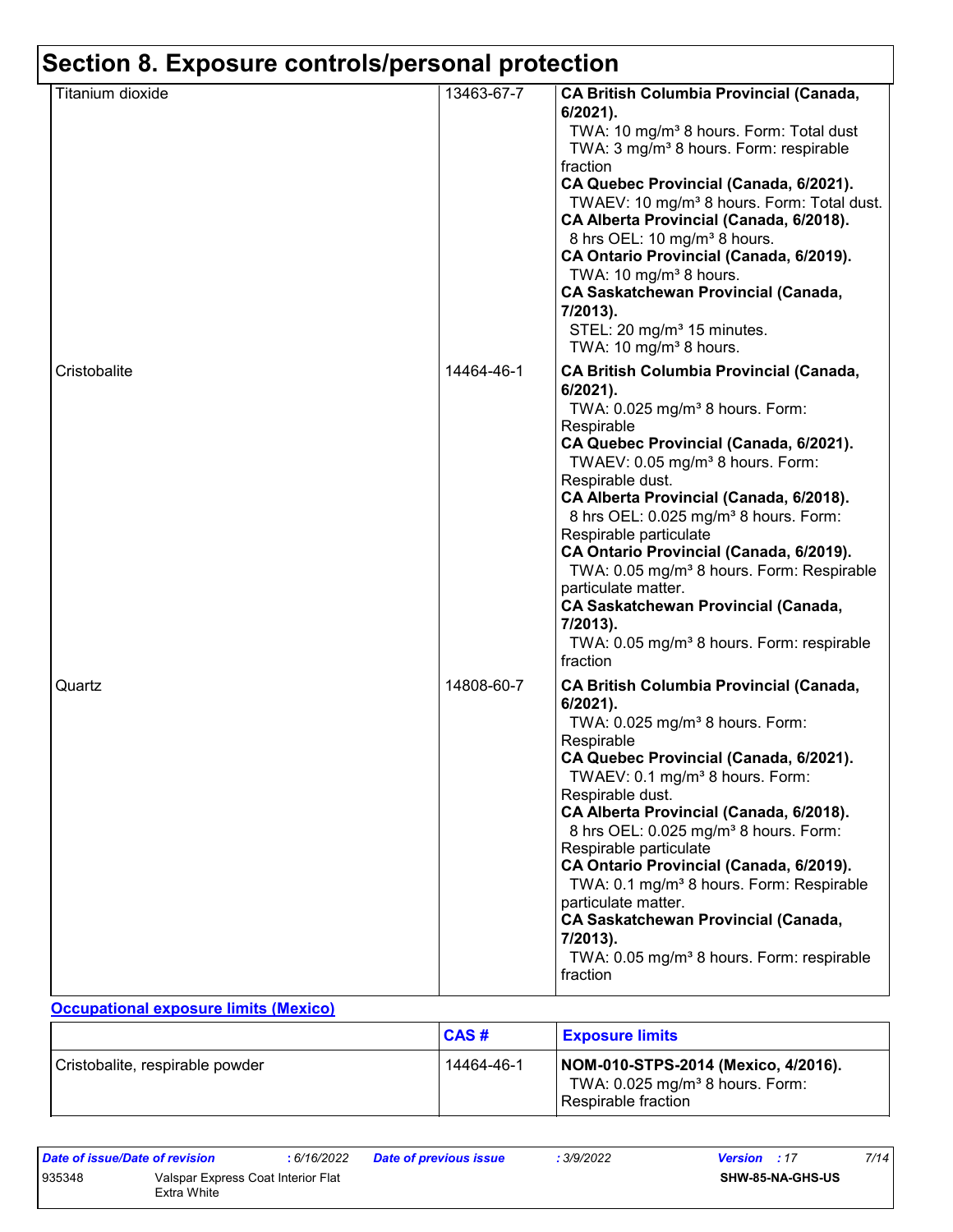# **Section 8. Exposure controls/personal protection**

| <b>Appropriate engineering</b><br><b>controls</b> | : If user operations generate dust, fumes, gas, vapor or mist, use process enclosures,<br>local exhaust ventilation or other engineering controls to keep worker exposure to<br>airborne contaminants below any recommended or statutory limits.                                                                                                                                                                                                                                                                                                                                                                     |
|---------------------------------------------------|----------------------------------------------------------------------------------------------------------------------------------------------------------------------------------------------------------------------------------------------------------------------------------------------------------------------------------------------------------------------------------------------------------------------------------------------------------------------------------------------------------------------------------------------------------------------------------------------------------------------|
| <b>Environmental exposure</b><br><b>controls</b>  | Emissions from ventilation or work process equipment should be checked to ensure<br>they comply with the requirements of environmental protection legislation. In some<br>cases, fume scrubbers, filters or engineering modifications to the process equipment<br>will be necessary to reduce emissions to acceptable levels.                                                                                                                                                                                                                                                                                        |
| <b>Individual protection measures</b>             |                                                                                                                                                                                                                                                                                                                                                                                                                                                                                                                                                                                                                      |
| <b>Hygiene measures</b>                           | Wash hands, forearms and face thoroughly after handling chemical products, before<br>eating, smoking and using the lavatory and at the end of the working period.<br>Appropriate techniques should be used to remove potentially contaminated clothing.<br>Wash contaminated clothing before reusing. Ensure that eyewash stations and safety<br>showers are close to the workstation location.                                                                                                                                                                                                                      |
| <b>Eye/face protection</b>                        | Safety eyewear complying with an approved standard should be used when a risk<br>assessment indicates this is necessary to avoid exposure to liquid splashes, mists,<br>gases or dusts. If contact is possible, the following protection should be worn, unless<br>the assessment indicates a higher degree of protection: safety glasses with side-<br>shields.                                                                                                                                                                                                                                                     |
| <b>Skin protection</b>                            |                                                                                                                                                                                                                                                                                                                                                                                                                                                                                                                                                                                                                      |
| <b>Hand protection</b>                            | Chemical-resistant, impervious gloves complying with an approved standard should be<br>worn at all times when handling chemical products if a risk assessment indicates this is<br>necessary. Considering the parameters specified by the glove manufacturer, check<br>during use that the gloves are still retaining their protective properties. It should be<br>noted that the time to breakthrough for any glove material may be different for different<br>glove manufacturers. In the case of mixtures, consisting of several substances, the<br>protection time of the gloves cannot be accurately estimated. |
| <b>Body protection</b>                            | Personal protective equipment for the body should be selected based on the task being<br>÷.<br>performed and the risks involved and should be approved by a specialist before<br>handling this product.                                                                                                                                                                                                                                                                                                                                                                                                              |
| <b>Other skin protection</b>                      | Appropriate footwear and any additional skin protection measures should be selected<br>based on the task being performed and the risks involved and should be approved by a<br>specialist before handling this product.                                                                                                                                                                                                                                                                                                                                                                                              |
| <b>Respiratory protection</b>                     | Based on the hazard and potential for exposure, select a respirator that meets the<br>appropriate standard or certification. Respirators must be used according to a<br>respiratory protection program to ensure proper fitting, training, and other important<br>aspects of use.                                                                                                                                                                                                                                                                                                                                    |

# **Section 9. Physical and chemical properties**

The conditions of measurement of all properties are at standard temperature and pressure unless otherwise indicated.

| <b>Appearance</b>                                                 |                                       |
|-------------------------------------------------------------------|---------------------------------------|
| <b>Physical state</b>                                             | $:$ Liquid.                           |
| Color                                                             | $:$ Not available.                    |
| Odor                                                              | : Not available.                      |
| <b>Odor threshold</b>                                             | ≞ Not available.                      |
| рH                                                                | :8.9                                  |
| <b>Melting point/freezing point</b>                               | $:$ Not available.                    |
| <b>Boiling point, initial boiling</b><br>point, and boiling range | : $100^{\circ}$ C (212 $^{\circ}$ F)  |
| <b>Flash point</b>                                                | : Closed cup: Not applicable.         |
| <b>Evaporation rate</b>                                           | $\therefore$ 0.09 (butyl acetate = 1) |
| <b>Flammability</b>                                               | $:$ Not available.                    |

| Date of issue/Date of revision |                                                   | : 6/16/2022 | <b>Date of previous issue</b> | : 3/9/2022 | <b>Version</b> : 17     | 8/14 |
|--------------------------------|---------------------------------------------------|-------------|-------------------------------|------------|-------------------------|------|
| 935348                         | Valspar Express Coat Interior Flat<br>Extra White |             |                               |            | <b>SHW-85-NA-GHS-US</b> |      |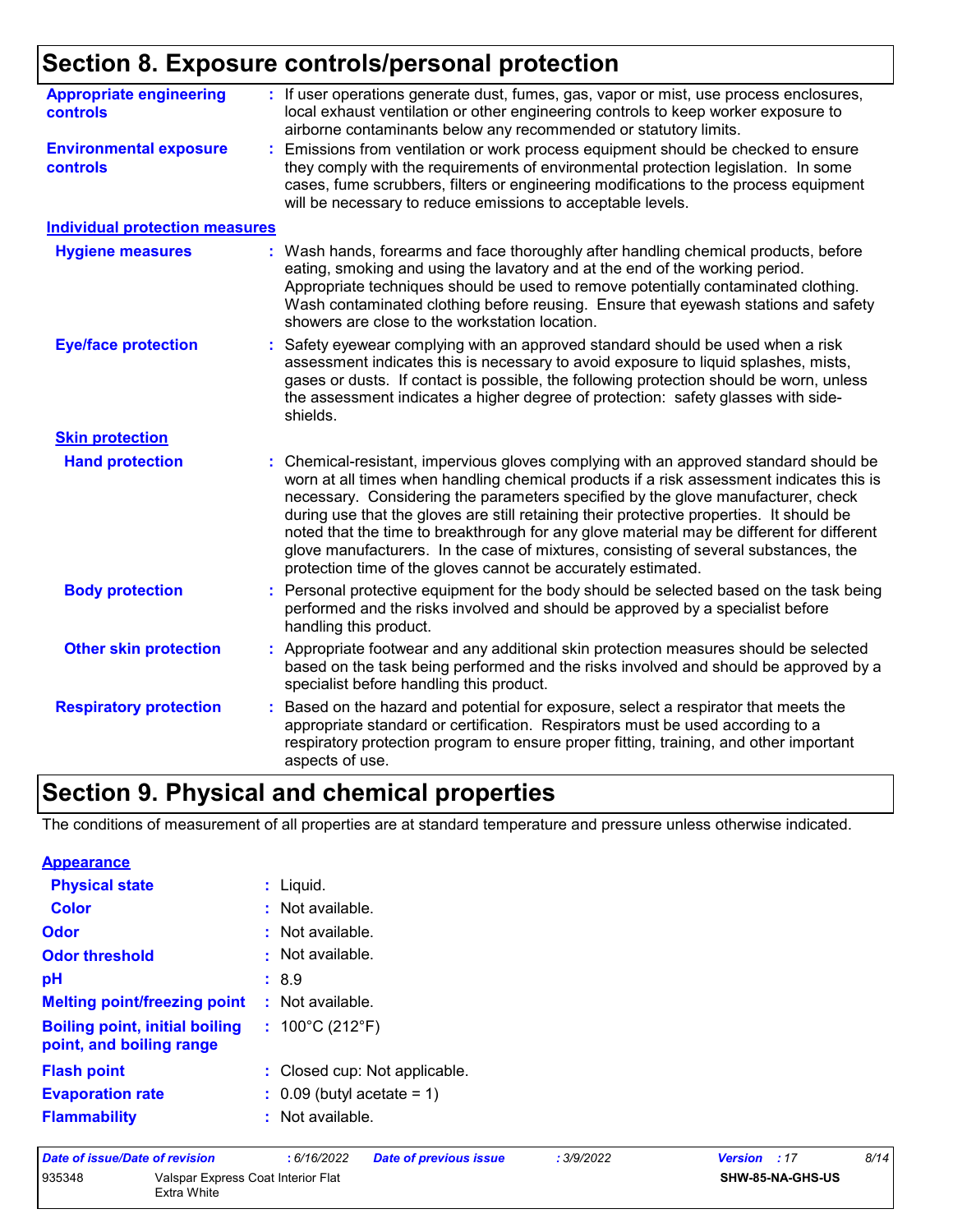# **Section 9. Physical and chemical properties**

| <b>Lower and upper explosion : Not available.</b><br>limit/flammability limit |                                                                |
|-------------------------------------------------------------------------------|----------------------------------------------------------------|
| <b>Vapor pressure</b>                                                         | : $2.3$ kPa (17.5 mm Hg)                                       |
| <b>Relative vapor density</b>                                                 | : 1 [Air = 1]                                                  |
| <b>Relative density</b>                                                       | : 1.27                                                         |
| <b>Solubility</b>                                                             | : Not available.                                               |
| <b>Partition coefficient: n-</b><br>octanol/water                             | : Not applicable.                                              |
| <b>Auto-ignition temperature</b>                                              | $:$ Not available.                                             |
| <b>Decomposition temperature</b>                                              | $:$ Not available.                                             |
| <b>Viscosity</b>                                                              | Kinematic (40°C (104°F)): >20.5 mm <sup>2</sup> /s (>20.5 cSt) |
| <b>Molecular weight</b>                                                       | Not applicable.                                                |
| <b>Aerosol product</b>                                                        |                                                                |
| <b>Heat of combustion</b>                                                     | $: 0.342$ kJ/g                                                 |

# **Section 10. Stability and reactivity**

| <b>Reactivity</b>                                   | : No specific test data related to reactivity available for this product or its ingredients.              |
|-----------------------------------------------------|-----------------------------------------------------------------------------------------------------------|
| <b>Chemical stability</b>                           | : The product is stable.                                                                                  |
| <b>Possibility of hazardous</b><br><b>reactions</b> | : Under normal conditions of storage and use, hazardous reactions will not occur.                         |
| <b>Conditions to avoid</b>                          | : No specific data.                                                                                       |
| Incompatible materials                              | : No specific data.                                                                                       |
| <b>Hazardous decomposition</b><br>products          | : Under normal conditions of storage and use, hazardous decomposition products should<br>not be produced. |

# **Section 11. Toxicological information**

### **Information on toxicological effects**

### **Acute toxicity**

Not available.

### **Irritation/Corrosion**

| <b>Product/ingredient name</b> | <b>Result</b>        | <b>Species</b> | <b>Score</b> | <b>Exposure</b>                 | <b>Observation</b> |
|--------------------------------|----------------------|----------------|--------------|---------------------------------|--------------------|
| Talc                           | Skin - Mild irritant | Human          |              | 72 hours 300                    |                    |
| <b>Titanium Dioxide</b>        | Skin - Mild irritant | Human          |              | l ug<br>l 72 hours 300<br>lug l |                    |

### **Sensitization**

Not available.

### **Mutagenicity**

Not available.

### **Carcinogenicity**

Not available.

|   | ate of issue/Date of revision |                            |  |  |
|---|-------------------------------|----------------------------|--|--|
| . |                               | $\cdots$ $\cdots$ $\alpha$ |  |  |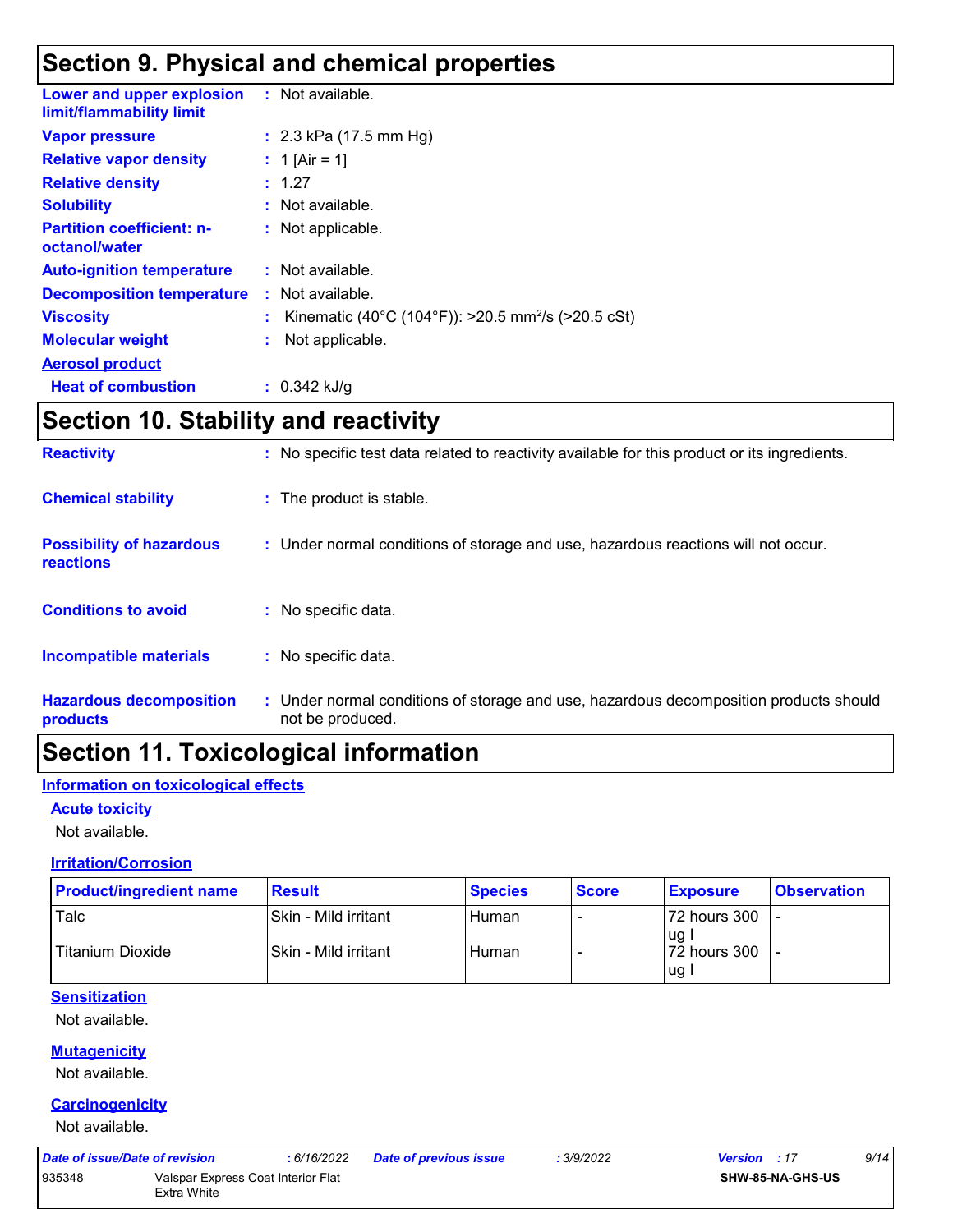# **Section 11. Toxicological information**

### **Classification**

| <b>Product/ingredient name</b>             | <b>OSHA</b> | <b>IARC</b> | <b>NTP</b>                      |  |
|--------------------------------------------|-------------|-------------|---------------------------------|--|
| Talc                                       |             | 3           |                                 |  |
| l Titanium Dioxide                         |             | 2B          |                                 |  |
| Cristobalite, respirable<br>l powder       |             |             | Known to be a human carcinogen. |  |
| l Calcined Diatomaceous Earthl -           |             | 3           |                                 |  |
| Crystalline Silica, respirable<br>l powder |             |             | Known to be a human carcinogen. |  |

### **Reproductive toxicity**

Not available.

#### **Teratogenicity**

Not available.

### **Specific target organ toxicity (single exposure)**

Not available.

### **Specific target organ toxicity (repeated exposure)**

| <b>Name</b>                           | <b>Category</b> | <b>Route of</b><br>exposure | <b>Target organs</b>     |
|---------------------------------------|-----------------|-----------------------------|--------------------------|
| Kaolin                                | Category 1      | <b>l</b> inhalation         | lungs                    |
| Talc                                  | Category 1      | <b>l</b> inhalation         | lungs                    |
| Cristobalite, respirable powder       | Category 1      | <b>l</b> inhalation         | respiratory tract        |
| Crystalline Silica, respirable powder | Category 1      | <b>l</b> inhalation         | $\overline{\phantom{0}}$ |

### **Aspiration hazard**

| <b>Name</b>          | Result                         |
|----------------------|--------------------------------|
| Heavy Paraffinic Oil | ASPIRATION HAZARD - Category 1 |

| Information on the likely<br>routes of exposure          | : Not available.                                                                                               |
|----------------------------------------------------------|----------------------------------------------------------------------------------------------------------------|
| <b>Potential acute health effects</b>                    |                                                                                                                |
| <b>Eye contact</b>                                       | : No known significant effects or critical hazards.                                                            |
| <b>Inhalation</b>                                        | : No known significant effects or critical hazards.                                                            |
| <b>Skin contact</b>                                      | : No known significant effects or critical hazards.                                                            |
| <b>Ingestion</b>                                         | : No known significant effects or critical hazards.                                                            |
|                                                          | <b>Symptoms related to the physical, chemical and toxicological characteristics</b>                            |
| <b>Eye contact</b>                                       | : No specific data.                                                                                            |
| <b>Inhalation</b>                                        | : No specific data.                                                                                            |
| <b>Skin contact</b>                                      | : No specific data.                                                                                            |
| <b>Ingestion</b>                                         | : No specific data.                                                                                            |
| <b>Short term exposure</b><br><b>Potential immediate</b> | Delayed and immediate effects and also chronic effects from short and long term exposure<br>$:$ Not available. |
| <b>effects</b>                                           |                                                                                                                |
| <b>Potential delayed effects</b>                         | : Not available.                                                                                               |

| Date of issue/Date of revision |                                                   | : 6/16/2022 | Date of previous issue | : 3/9/2022 | <b>Version</b> : 17     | 10/14 |
|--------------------------------|---------------------------------------------------|-------------|------------------------|------------|-------------------------|-------|
| 935348                         | Valspar Express Coat Interior Flat<br>Extra White |             |                        |            | <b>SHW-85-NA-GHS-US</b> |       |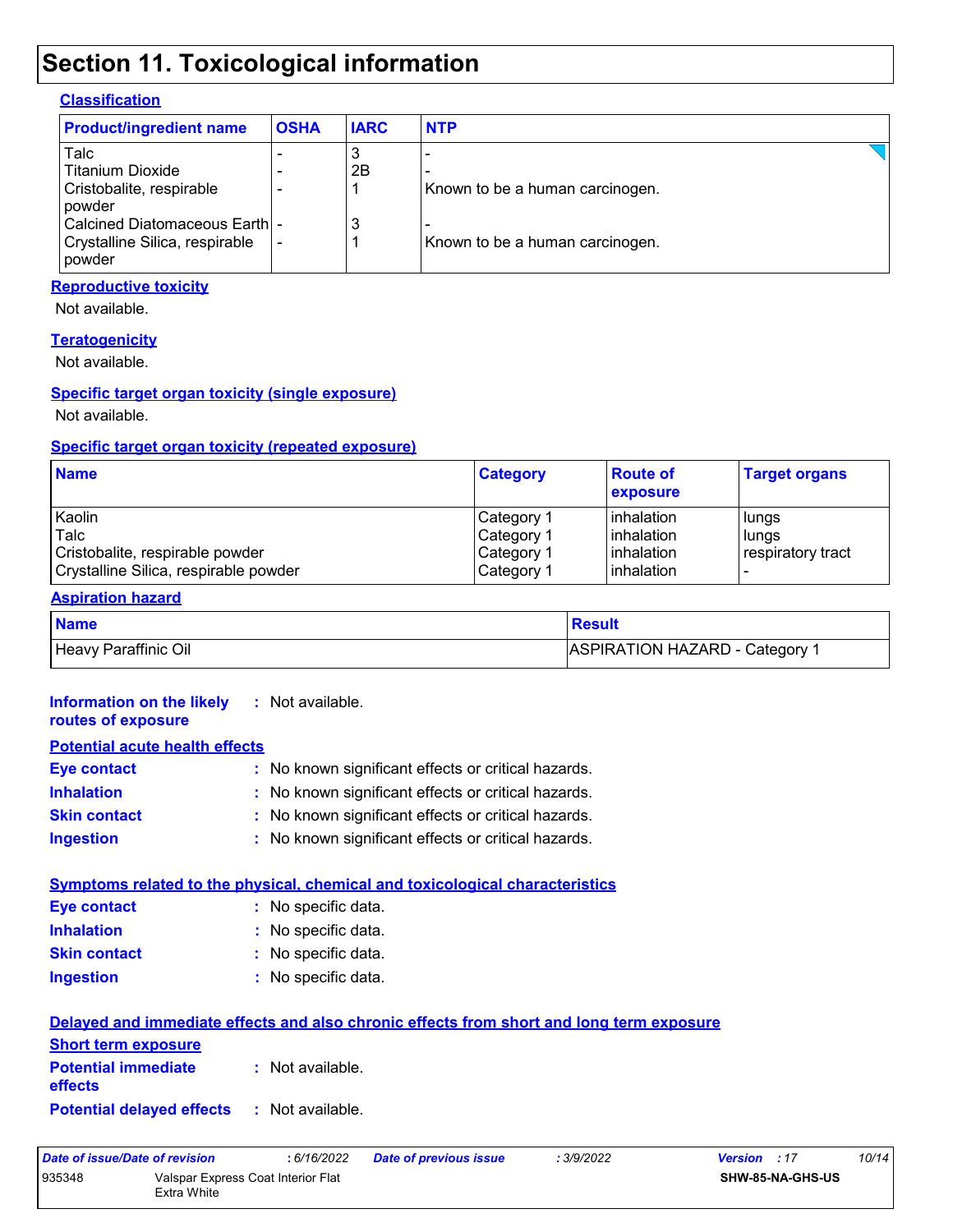### **Section 11. Toxicological information**

| <b>Long term exposure</b>                         |                                                                               |
|---------------------------------------------------|-------------------------------------------------------------------------------|
| <b>Potential immediate</b><br><b>effects</b>      | $:$ Not available.                                                            |
| <b>Potential delayed effects : Not available.</b> |                                                                               |
| <b>Potential chronic health effects</b>           |                                                                               |
| Not available.                                    |                                                                               |
| <b>General</b>                                    | : Causes damage to organs through prolonged or repeated exposure.             |
| <b>Carcinogenicity</b>                            | : May cause cancer. Risk of cancer depends on duration and level of exposure. |
| <b>Mutagenicity</b>                               | : No known significant effects or critical hazards.                           |
| <b>Teratogenicity</b>                             | : No known significant effects or critical hazards.                           |
| <b>Developmental effects</b>                      | : No known significant effects or critical hazards.                           |
| <b>Fertility effects</b>                          | : No known significant effects or critical hazards.                           |

### **Numerical measures of toxicity** Not available. **Acute toxicity estimates**

# **Section 12. Ecological information**

#### **Toxicity**

| <b>Product/ingredient name</b> | <b>Result</b>                                                              | <b>Species</b> | <b>Exposure</b> |
|--------------------------------|----------------------------------------------------------------------------|----------------|-----------------|
| Titanium Dioxide               | $ $ Acute LC50 >1000000 µg/l Marine water $ $ Fish - Fundulus heteroclitus |                | l 96 hours      |

### **Persistence and degradability**

Not available.

### **Bioaccumulative potential**

Not available.

### **Mobility in soil**

**Soil/water partition coefficient (Koc) :** Not available.

**Other adverse effects :** No known significant effects or critical hazards.

# **Section 13. Disposal considerations**

The generation of waste should be avoided or minimized wherever possible. Disposal of this product, solutions and any by-products should at all times comply with the requirements of environmental protection and waste disposal legislation and any regional local authority requirements. Dispose of surplus and non-recyclable products via a licensed waste disposal contractor. Waste should not be disposed of untreated to the sewer unless fully compliant with the requirements of all authorities with jurisdiction. Waste packaging should be recycled. Incineration or landfill should only be considered when recycling is not feasible. This material and its container must be disposed of in a safe way. Care should be taken when handling emptied containers that have not been cleaned or rinsed out. Empty containers or liners may retain some product residues. **Disposal methods :**

| Date of issue/Date of revision |                                                   | : 6/16/2022 | <b>Date of previous issue</b> | : 3/9/2022 | <b>Version</b> : 17 |                         | 11/14 |  |
|--------------------------------|---------------------------------------------------|-------------|-------------------------------|------------|---------------------|-------------------------|-------|--|
| 935348                         | Valspar Express Coat Interior Flat<br>Extra White |             |                               |            |                     | <b>SHW-85-NA-GHS-US</b> |       |  |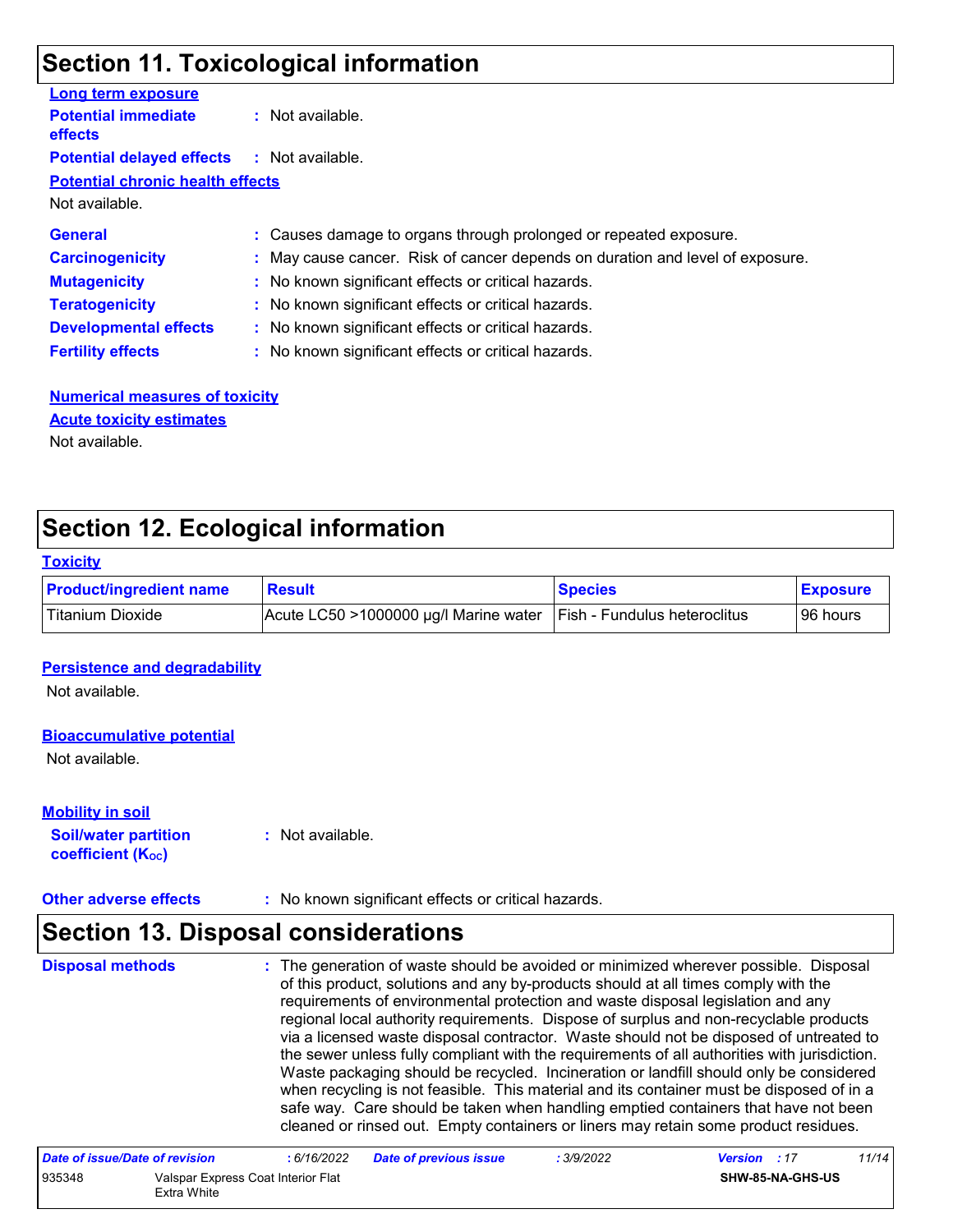# **Section 13. Disposal considerations**

Avoid dispersal of spilled material and runoff and contact with soil, waterways, drains and sewers.

### **Section 14. Transport information**

|                                                                             | <b>DOT</b><br><b>Classification</b> | <b>TDG</b><br><b>Classification</b>                            | <b>Mexico</b><br><b>Classification</b> | <b>IATA</b>                                                                                                                                                                                                                                                                                                                                                                                                                                                                                                                                                                                                       | <b>IMDG</b>    |
|-----------------------------------------------------------------------------|-------------------------------------|----------------------------------------------------------------|----------------------------------------|-------------------------------------------------------------------------------------------------------------------------------------------------------------------------------------------------------------------------------------------------------------------------------------------------------------------------------------------------------------------------------------------------------------------------------------------------------------------------------------------------------------------------------------------------------------------------------------------------------------------|----------------|
| <b>UN number</b>                                                            | Not regulated.                      | Not regulated.                                                 | Not regulated.                         | Not regulated.                                                                                                                                                                                                                                                                                                                                                                                                                                                                                                                                                                                                    | Not regulated. |
| <b>UN proper</b><br>shipping name                                           |                                     |                                                                |                                        |                                                                                                                                                                                                                                                                                                                                                                                                                                                                                                                                                                                                                   |                |
| <b>Transport</b><br>hazard class(es)                                        |                                     |                                                                |                                        |                                                                                                                                                                                                                                                                                                                                                                                                                                                                                                                                                                                                                   |                |
| <b>Packing group</b>                                                        | ÷,                                  | $\blacksquare$                                                 |                                        |                                                                                                                                                                                                                                                                                                                                                                                                                                                                                                                                                                                                                   |                |
| <b>Environmental</b><br><b>hazards</b>                                      | No.                                 | No.                                                            | No.                                    | No.                                                                                                                                                                                                                                                                                                                                                                                                                                                                                                                                                                                                               | No.            |
| <b>Additional</b><br><b>information</b>                                     |                                     |                                                                |                                        |                                                                                                                                                                                                                                                                                                                                                                                                                                                                                                                                                                                                                   |                |
| <b>Special precautions for user :</b><br><b>Transport in bulk according</b> | Not available.                      | substances and on all actions in case of emergency situations. |                                        | Multi-modal shipping descriptions are provided for informational purposes and do not<br>consider container sizes. The presence of a shipping description for a particular<br>mode of transport (sea, air, etc.), does not indicate that the product is packaged<br>suitably for that mode of transport. All packaging must be reviewed for suitability<br>prior to shipment, and compliance with the applicable regulations is the sole<br>responsibility of the person offering the product for transport. People loading and<br>unloading dangerous goods must be trained on all of the risks deriving from the |                |
| to IMO instruments                                                          |                                     | <b>Proper shipping name</b>                                    | : Not available.                       |                                                                                                                                                                                                                                                                                                                                                                                                                                                                                                                                                                                                                   |                |

# **Section 15. Regulatory information**

**TSCA 5(a)2 proposed significant new use rules**: 2-Methyl-4-isothiazolin-3-one; 5-Chloro-2-methylisothiazolinone

### **SARA 313**

SARA 313 (40 CFR 372.45) supplier notification can be found on the Environmental Data Sheet.

### **California Prop. 65**

WARNING: This product contains chemicals known to the State of California to cause cancer and birth defects or other reproductive harm.

### **International regulations**

| Date of issue/Date of revision |                                                   | : 6/16/2022 | <b>Date of previous issue</b> | : 3/9/2022 | <b>Version</b> : 17     | 12/14 |
|--------------------------------|---------------------------------------------------|-------------|-------------------------------|------------|-------------------------|-------|
| 935348                         | Valspar Express Coat Interior Flat<br>Extra White |             |                               |            | <b>SHW-85-NA-GHS-US</b> |       |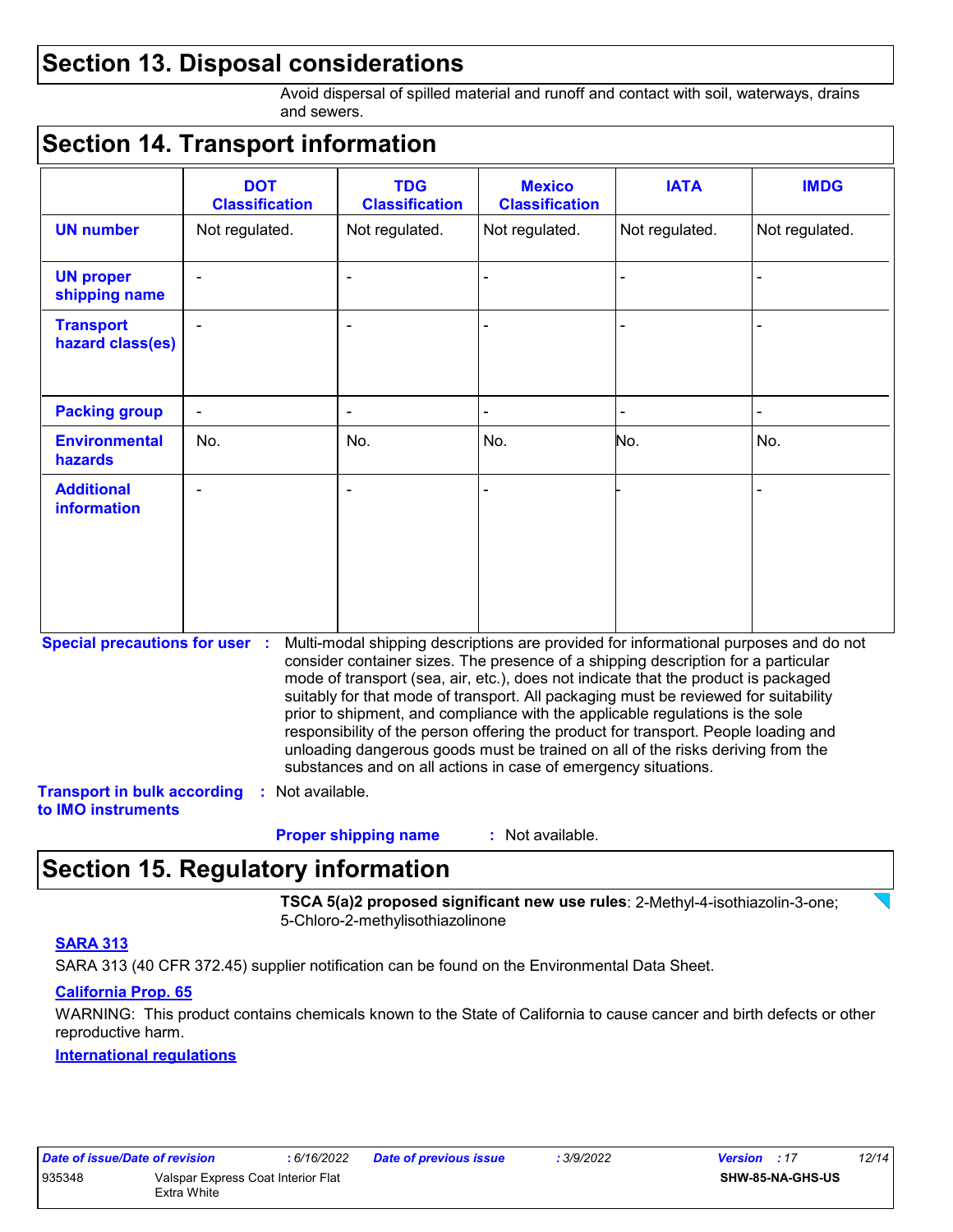# **Section 15. Regulatory information**

| <b>International lists</b> | : Australia inventory (AIIC): Not determined.                |
|----------------------------|--------------------------------------------------------------|
|                            | China inventory (IECSC): Not determined.                     |
|                            | Japan inventory (CSCL): Not determined.                      |
|                            | Japan inventory (ISHL): Not determined.                      |
|                            | Korea inventory (KECI): Not determined.                      |
|                            | New Zealand Inventory of Chemicals (NZIoC): Not determined.  |
|                            | Philippines inventory (PICCS): Not determined.               |
|                            | Taiwan Chemical Substances Inventory (TCSI): Not determined. |
|                            | Thailand inventory: Not determined.                          |
|                            | Turkey inventory: Not determined.                            |
|                            | Vietnam inventory: Not determined.                           |

### **Section 16. Other information**

**Hazardous Material Information System (U.S.A.)**



**The customer is responsible for determining the PPE code for this material. For more information on HMIS® Personal Protective Equipment (PPE) codes, consult the HMIS® Implementation Manual.**

**Caution: HMIS® ratings are based on a 0-4 rating scale, with 0 representing minimal hazards or risks, and 4 representing significant hazards or risks. Although HMIS® ratings and the associated label are not required on SDSs or products leaving a facility under 29 CFR 1910.1200, the preparer may choose to provide them. HMIS® ratings are to be used with a fully implemented HMIS® program. HMIS® is a registered trademark and service mark of the American Coatings Association, Inc.**

**Procedure used to derive the classification**

|                                          |                                                                                                                                                                                                                                                                                                                                                                                                                                                                                                                                                                                                                                                                                                                  | <b>Classification</b>                                           | <b>Justification</b>                     |
|------------------------------------------|------------------------------------------------------------------------------------------------------------------------------------------------------------------------------------------------------------------------------------------------------------------------------------------------------------------------------------------------------------------------------------------------------------------------------------------------------------------------------------------------------------------------------------------------------------------------------------------------------------------------------------------------------------------------------------------------------------------|-----------------------------------------------------------------|------------------------------------------|
| <b>CARCINOGENICITY - Category 1A</b>     |                                                                                                                                                                                                                                                                                                                                                                                                                                                                                                                                                                                                                                                                                                                  | SPECIFIC TARGET ORGAN TOXICITY (REPEATED EXPOSURE) - Category 1 | Calculation method<br>Calculation method |
| <b>History</b>                           |                                                                                                                                                                                                                                                                                                                                                                                                                                                                                                                                                                                                                                                                                                                  |                                                                 |                                          |
| Date of printing                         |                                                                                                                                                                                                                                                                                                                                                                                                                                                                                                                                                                                                                                                                                                                  | : 6/16/2022                                                     |                                          |
| Date of issue/Date of<br><b>revision</b> |                                                                                                                                                                                                                                                                                                                                                                                                                                                                                                                                                                                                                                                                                                                  | : 6/16/2022                                                     |                                          |
| Date of previous issue                   |                                                                                                                                                                                                                                                                                                                                                                                                                                                                                                                                                                                                                                                                                                                  | : 3/9/2022                                                      |                                          |
| <b>Version</b>                           |                                                                                                                                                                                                                                                                                                                                                                                                                                                                                                                                                                                                                                                                                                                  | : 17                                                            |                                          |
| <b>Key to abbreviations</b>              | $\therefore$ ATE = Acute Toxicity Estimate<br><b>BCF</b> = Bioconcentration Factor<br>GHS = Globally Harmonized System of Classification and Labelling of Chemicals<br>IATA = International Air Transport Association<br>IBC = Intermediate Bulk Container<br><b>IMDG</b> = International Maritime Dangerous Goods<br>LogPow = logarithm of the octanol/water partition coefficient<br>MARPOL = International Convention for the Prevention of Pollution From Ships, 1973<br>as modified by the Protocol of 1978. ("Marpol" = marine pollution)<br>$N/A = Not available$<br>SGG = Segregation Group<br>$UN = United Nations$<br>$\sim$ ladiantes information that has above all from provisually incurse version |                                                                 |                                          |

**Indicates information that has changed from previously issued version.**

**Notice to reader**

| Date of issue/Date of revision |                                    | : 6/16/2022 | Date of previous issue | : 3/9/2022 | <b>Version</b> : 17 |                         | 13/14 |
|--------------------------------|------------------------------------|-------------|------------------------|------------|---------------------|-------------------------|-------|
| 935348                         | Valspar Express Coat Interior Flat |             |                        |            |                     | <b>SHW-85-NA-GHS-US</b> |       |
|                                | Extra White                        |             |                        |            |                     |                         |       |